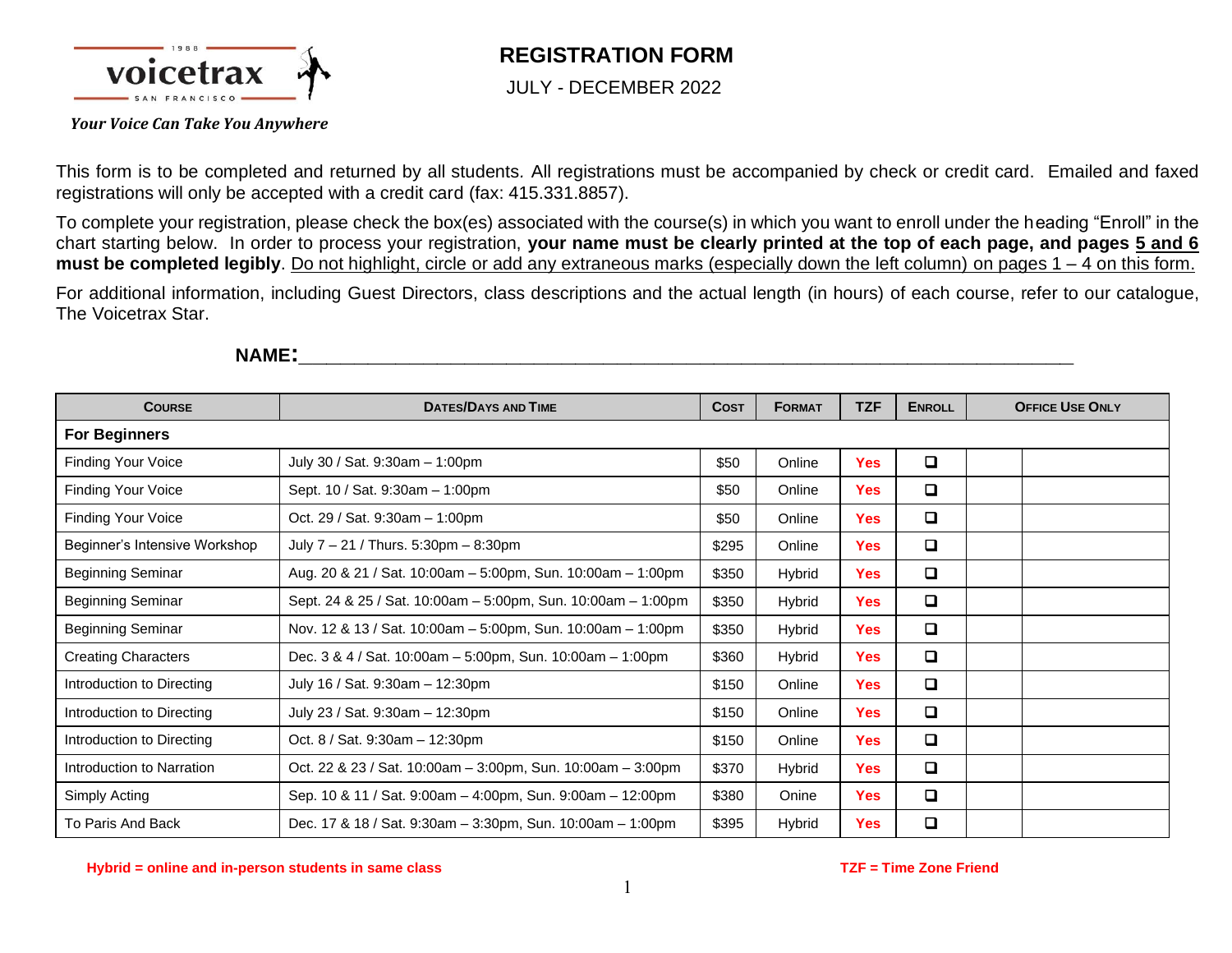## VOICETRAX SAN FRANCISCO ~ JULY – DECEMBER 2022

NAME:\_\_\_\_\_\_\_\_\_\_\_\_\_\_\_\_\_\_\_\_\_\_\_\_\_\_\_\_\_\_\_\_\_\_\_\_\_\_\_\_\_\_\_\_\_\_\_\_\_\_\_

| <b>COURSE</b>                        | <b>DATES/DAYS AND TIME</b>                                 | <b>COST</b> | <b>FORMAT</b> | <b>TZF</b> | <b>ENROLL</b> | <b>OFFICE USE ONLY</b> |
|--------------------------------------|------------------------------------------------------------|-------------|---------------|------------|---------------|------------------------|
| <b>For Intermediate Students</b>     |                                                            |             |               |            |               |                        |
| Founder's Seminar                    | Nov. 19 & 20 / Sat. 9:30am - 3:30pm, Sun. 9:30am - 12:30pm | \$405       | Online        | Yes        |               |                        |
| The Wonderful Wizard Of<br>Voicetrax | Sept. 24 / Sat. 10:00am - 12:00pm                          | \$95        | Online        | Yes        |               |                        |
| Voice-Over 411                       | Nov. $7 - 21$ / Mon. 6:30pm $-9:30$ pm                     | \$400       | Online        |            |               |                        |

| <b>For Everyone</b>                                  |                                            |             |        |     |  |  |  |
|------------------------------------------------------|--------------------------------------------|-------------|--------|-----|--|--|--|
| Inside The Voice Actor's Studio                      | July 30 / Sat. 10:00am - 1:00pm            | <b>FREE</b> | Online | Yes |  |  |  |
| Introduction To Home Recording                       | Sept. 27 - Oct. 18 / Tues. 5:00pm - 8:00pm | \$425       | Online | Yes |  |  |  |
| Introduction To Home Recording:<br>The Follow-Up Lab | Nov. 12 / Sat. 10:00am - 5:00pm            | \$250       | Online | Yes |  |  |  |

| For Intermediate/Advanced Students            |                                                          |       |        |            |  |  |  |
|-----------------------------------------------|----------------------------------------------------------|-------|--------|------------|--|--|--|
| <b>Audio Tour Narration II</b>                | Nov. $8 - Dec. 6$ (exc. 11/22) / Tues. 6:00pm $-9:30$ pm | \$425 | Hybrid |            |  |  |  |
| Best Damn Demo Period!                        | Aug. 2 – Sept. 13 (exc. 9/6) / Tues. 6:30pm – 9:30pm     | \$595 | Online |            |  |  |  |
| Booking Gigs 123                              | Sept. 26 – Oct. 24 / Mon. 6:30pm – 9:30pm                | \$505 | Online |            |  |  |  |
| Booking Gigs 123 Totally Rad<br>Follow-Up Lab | Oct. $17 - 24$ / Mon. 6:30pm $-$ 9:30pm                  | \$200 | Online |            |  |  |  |
| <b>Character Creation Celebration</b>         | Aug. 20 / Sat. 10:00am - 5:00pm                          | \$295 | Hybrid | <b>Yes</b> |  |  |  |

**Hybrid = online and in-person students in same class TZF = Time Zone Friendly**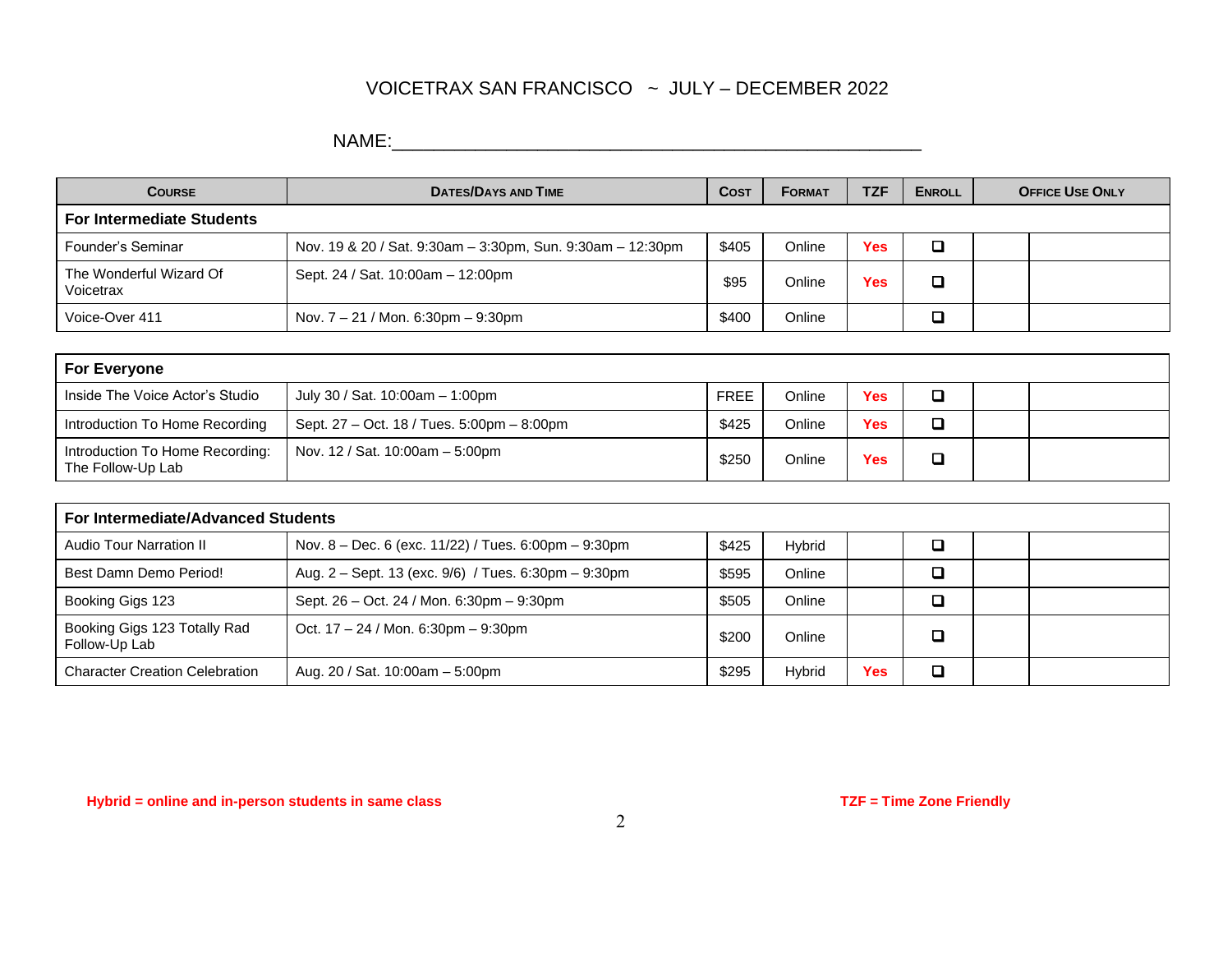## VOICETRAX SAN FRANCISCO ~ JULY – DECEMBER 2022

NAME:\_\_\_\_\_\_\_\_\_\_\_\_\_\_\_\_\_\_\_\_\_\_\_\_\_\_\_\_\_\_\_\_\_\_\_\_\_\_\_\_\_\_\_\_\_\_\_\_\_\_\_

| <b>COURSE</b>                                 | <b>DATES/DAYS AND TIME</b>                                  | <b>COST</b> | <b>FORMAT</b> | <b>TZF</b> | <b>ENROLL</b> | <b>OFFICE USE ONLY</b> |
|-----------------------------------------------|-------------------------------------------------------------|-------------|---------------|------------|---------------|------------------------|
| <b>Characters Gone Commercial</b>             | Oct. 20 - Nov. 3 / Thurs. 6:30pm - 9:30pm                   | \$395       | Online        |            | $\Box$        |                        |
| Depth Of Character                            | Oct. 8 & 9 / Sat. 3:00pm - 6:00pm, Sun. 9:30am - 2:00pm     | \$395       | Online        | <b>Yes</b> | $\Box$        |                        |
| <b>Direct Thyself</b>                         | Aug. 6 & 7 / Sat. 9:30am - 3:30pm, Sun. 9:30am - 12:30pm    | \$405       | Hybrid        | <b>Yes</b> | О             |                        |
| Direct Thyself Lab                            | Aug. 9 - 16 / Tues. 6:00pm - 9:00pm                         | \$300       | Online        |            | $\Box$        |                        |
| Finding Truth In The Booth                    | Sept. 29 - Oct. 13 / Thurs. 6:30pm - 9:30pm                 | \$405       | Online        |            | O             |                        |
| Know Your Zero                                | July 6 - 27 / Weds. 6:30pm - 9:30pm                         | \$425       | Hybrid        |            | $\Box$        |                        |
| Know Your Zero                                | July 11 - Aug. 1 / Mon. 6:30pm - 9:30pm                     | \$425       | Hybrid        |            | $\Box$        |                        |
| New York State Of Mind                        | Sept. 1 - 15 / Thurs. 5:00pm - 8:00pm                       | \$405       | Online        | <b>Yes</b> | o             |                        |
| Retail: Not Pretty But Profitable             | Dec. 16 & 17 / Fri. 6:30pm - 9:30pm, Sat. 9:00am - 4:00pm   | \$405       | <b>Hybrid</b> |            | $\Box$        |                        |
| <b>Script Analysis</b>                        | Aug. 17 - Sept. 21 / Weds. 6:00pm - 9:00pm                  | \$595       | Online        |            | $\Box$        |                        |
| <b>Shifting Gears</b>                         | Oct. 14 & 15 / Fri. 6:30pm - 9:30pm, Sat. 10:00am - 5:00pm  | \$395       | Online        |            | $\Box$        |                        |
| Simply Acting II                              | Nov. 16 - Dec. 14 (exc. 11/23) / Weds. 6:30pm - 9:30pm      | \$395       | Online        |            | О             |                        |
| Sound-A-Like Savvy                            | Sept. 23 & 24 / Fri. 6:30pm - 9:30pm, Sat. 10:00am - 5:00pm | \$395       | Hybrid        |            | $\Box$        |                        |
| The Voicetrax 500 Preliminary                 | Sept. 14 / Wed. Deadline for home recordings                | \$75        | At Home       | <b>Yes</b> | $\Box$        |                        |
| The Voicetrax 500 Finals                      | Nov. 5 / Sat. 9:30am - 4:30pm                               | \$305       | Online        | <b>Yes</b> |               |                        |
| Think Visually, Act Vocally                   | Oct. 19 - Nov. 9 / Weds. 6:30pm - 9:30pm                    | \$425       | Hybrid        |            | $\Box$        |                        |
| Three In A Row                                | July 15 & 16 / Fri. 4:00pm - 7:00pm, Sat. 9:00am - 4:00pm   | \$405       | Hybrid        | <b>Yes</b> | $\Box$        |                        |
| Tours, Tutorials & Tales:<br>The Story Within | Oct 1 & 2 / Sat. 10:00am - 4:00pm, Sun. 10:00am - 4:00pm    | \$425       | Hybrid        | <b>Yes</b> | Q             |                        |
| Voice-Over Angel                              | July 9 & 10 / Sat. 10:00am - 5:00pm, Sun. 10:00am - 1:00pm  | \$405       | Hybrid        | <b>Yes</b> | $\Box$        |                        |
| <b>Wild Game Hunting</b>                      | Dec. 3 & 4 / Sat. 10:00am - 5:00pm, Sun. 10:00am - 1:00pm   | \$395       | Online        | <b>Yes</b> | Q             |                        |

**Hybrid = online and in-person students in same class TZF = Time Zone Friendly**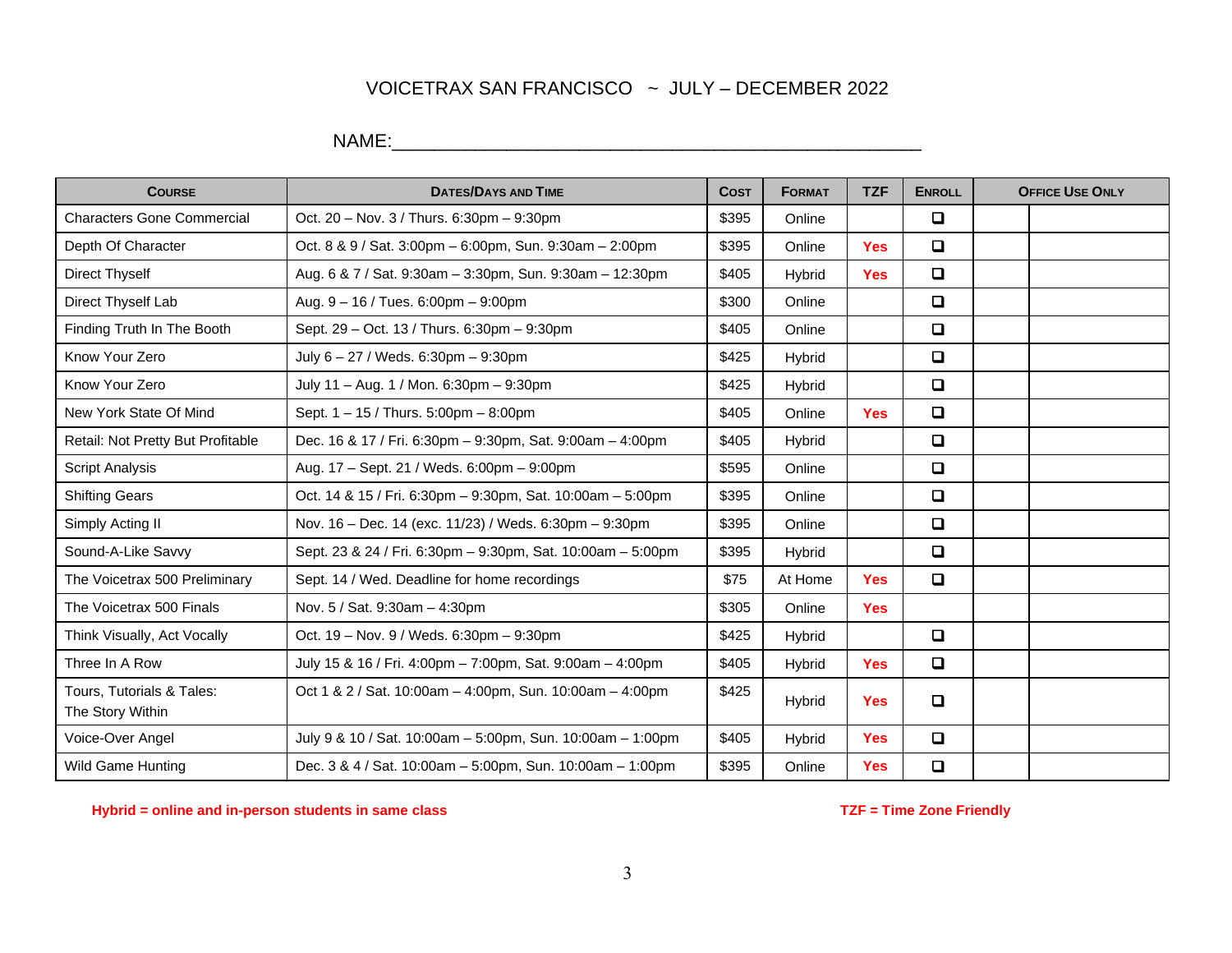## VOICETRAX SAN FRANCISCO ~ JULY – DECEMBER 2022

|                                                           | NAME:                                                       |             |               |            |               |                        |
|-----------------------------------------------------------|-------------------------------------------------------------|-------------|---------------|------------|---------------|------------------------|
| <b>COURSE</b>                                             | <b>DATES/DAYS AND TIME</b>                                  | <b>COST</b> | <b>FORMAT</b> | <b>TZF</b> | <b>ENROLL</b> | <b>OFFICE USE ONLY</b> |
| For Advanced Students & Working Professionals             |                                                             |             |               |            |               |                        |
| Animation Extravaganza                                    | Oct. 22 & 23 / Sat. 10:00am - 5:00pm, Sun. 10:00am - 5:00pm | \$555       | Online        | <b>Yes</b> | $\Box$        |                        |
| Be A Badder MotherChucker                                 | July 22 & 23 / Fri. 6:30pm - 9:30pm, Sat. 10:00am - 5:00pm  | \$395       | <b>Hybrid</b> |            | $\Box$        |                        |
| Be Scene And Heard                                        | Aug. 26 & 27 / Fri. 6:30pm - 9:30pm, Sat. 10:00am - 5:00pm  | \$405       | Online        |            | $\Box$        |                        |
| <b>Character Direct Thyself</b>                           | Dec. 10 & 11 / Sat. 10:00am - 5:00pm, Sun. 10:00am - 1:00pm | \$405       | Online        | <b>Yes</b> | $\Box$        |                        |
| <b>Character Trifecta</b>                                 | Nov. 12 & 13 / Sat. 10:00am - 5:00pm, Sun. 10:00am - 1:00pm | \$400       | Online        | <b>Yes</b> | $\Box$        |                        |
| Direct Thyself: Black Belt                                | July 22 - Aug. 26 / Fri. 1:00pm - 5:00pm                    | \$595       | Online        | <b>Yes</b> | $\Box$        |                        |
| <b>East Meets West: Narration</b>                         | Nov. 18 & 19 / Fri. 4:00pm - 7:00pm, Sat. 9:00am - 4:00pm   | \$405       | Online        | Yes        | $\Box$        |                        |
| From "A" To "Z"ager: Layin' Down<br>The Laws Of Narration | Oct. 1 & 2 / Sat. 10:00am - 5:00pm, Sun. 10:00am - 1:00pm   | \$395       | Online        | <b>Yes</b> | $\Box$        |                        |
| He Said/She Said: Commercial                              | July 5 - 26 / Tues. 6:00pm - 9:00pm                         | \$435       | Hybrid        |            | $\Box$        |                        |
| He Said/She Said: Narration                               | Aug. 4 - 25 / Thurs. 6:00pm - 9:30pm                        | \$425       | <b>Hybrid</b> |            | $\Box$        |                        |
| How To Walk, Talk & Chew Gum                              | Aug. 6 & 7 / Sat. 6:30pm - 9:30pm, Sun. 10:00am - 5:00pm    | \$415       | In-Person     |            | $\Box$        |                        |
| Inv. Remotely Speaking: The<br>Bermuda Try-Angle          | July 7 - 21 / Thurs. 6:30pm - 9:30pm                        | \$425       | Online        |            | $\Box$        |                        |
| Inv. Remember WhenThe Voice                               | Nov. 10 - Dec. 15 (exc. 11/24) / Thurs. 6:00pm - 9:00pm     | \$425       | Online        |            | $\Box$        |                        |
| Inv. Unmasking Your Infinite<br>Potential                 | Sept. 10 / Sat. 10:00am - 5:00pm                            | \$405       | In-Person     | <b>Yes</b> | $\Box$        |                        |
| Know Your Zero II                                         | Nov. 21 - Dec. 12 / Mon. 6:30pm - 9:30pm                    | \$425       | Hybrid        |            | $\Box$        |                        |
| Lunch With Punch                                          | Sept. 9 - 30 / Fri. 1:00pm - 5:00pm                         | \$425       | Hybrid        | <b>Yes</b> | $\Box$        |                        |
| Place Your Order                                          | Sept. 13 - 27 / Tues. 6:30pm - 9:30pm                       | \$395       | Online        |            | $\Box$        |                        |
| Sommer Smackdown                                          | Aug. $8 - 29$ / Mon. 6:30pm $-9:30$ pm                      | \$425       | Online        |            | $\Box$        |                        |
| Sound And Fury Saturday                                   | Oct. 15 / Sat. 10:00am - 5:00pm                             | \$330       | Online        | <b>Yes</b> | $\Box$        |                        |
| Sound And Fury Saturday                                   | Nov. 7 - 14 / Mon. 6:00pm - 9:00pm, 4:00pm - 7:00pm (11/14) | \$330       | Online        | <b>Yes</b> | $\Box$        |                        |
| The Power Of Persuasion                                   | Aug. 12 & 13 / Fri. 4:00pm - 7:00pm, Sat. 9:00am - 4:00pm   | \$405       | Online        | <b>Yes</b> | $\Box$        |                        |
| Voice-Over Pentathlon                                     | Sept. 27 - Nov. 1 / Tues. 6:00pm - 9:00pm                   | \$595       | Online        |            | $\Box$        |                        |
| The Wonderful World Of Promos                             | Sept. 16 & 17 / Fri. 6:30pm - 9:30pm, Sat. 10:00am - 5:00pm | \$405       | Online        |            | $\Box$        |                        |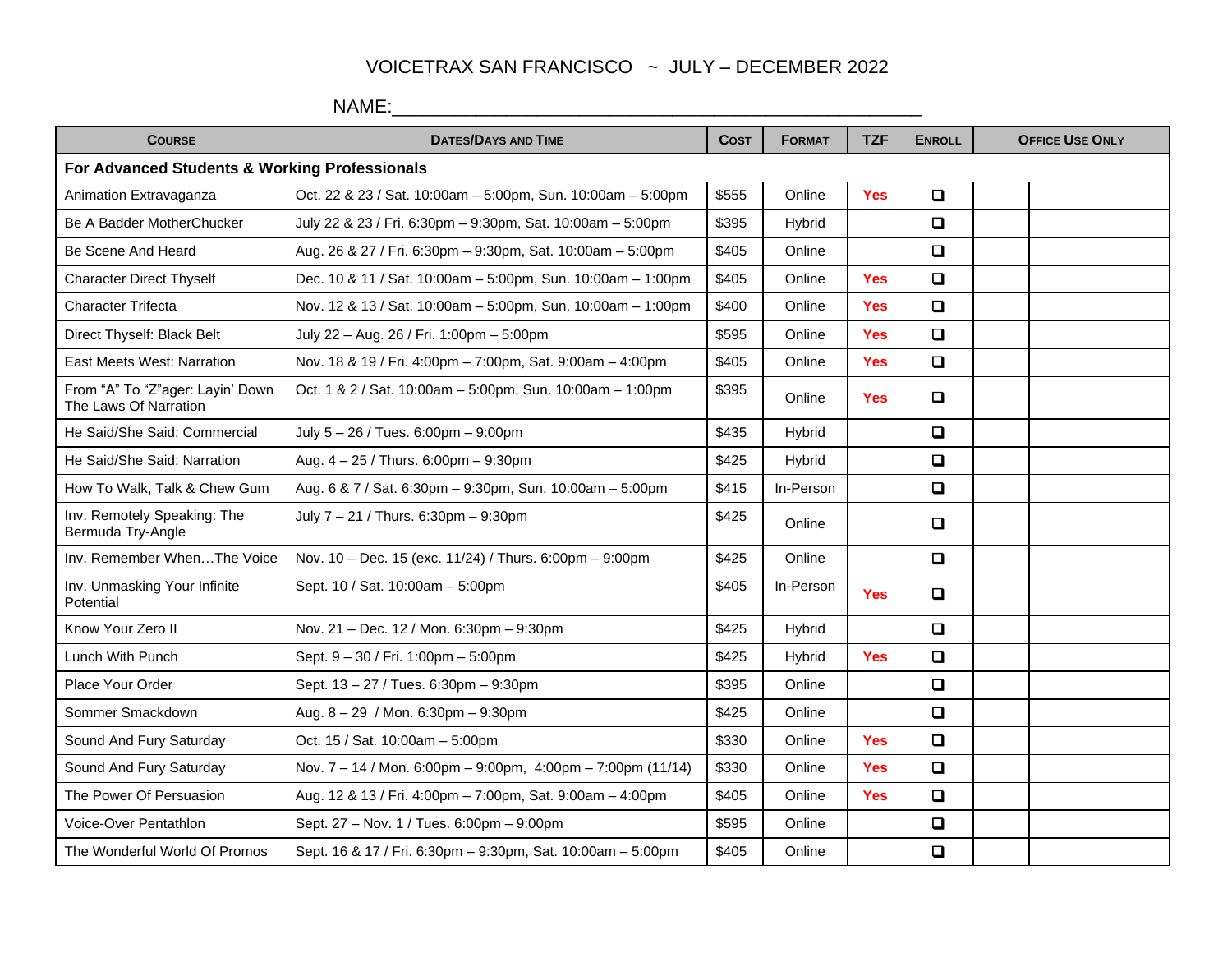# \*\*\* VOICETRAX CANCELLATION POLICY \*\*\*

#### **Voicetrax Cancellation:**

A Voicetrax cancellation is defined as a class whose schedule has been changed or totally cancelled by the school. Substitution of a Guest Director or a change in class format is not considered a Voicetrax cancellation. Guest Directors, class dates and class formats are subject to change, and Voicetrax will contact you as soon as possible if there are any adjustments. If Voicetrax cancels a class, your payment will be credited to an upcoming class. If you have no other class confirmed at the time of the cancellation, you will receive a full refund.

#### **Student Cancellation:**

Except in the event Voicetrax cancels or reschedules a class, the \$75 deposit required for registration is **nonrefundable** and **non-transferable.** This means that if you drop a class – no matter when you drop it – the money charged for a deposit will be *forfeit.*

You may cancel your registration for a class up until **two weeks** in advance of the class start date. Classes starting on a Saturday or Sunday revert to the previous Friday for the drop deadline. There is no grace period for the drop deadline. If you have paid the full amount at the time of the cancellation, we will transfer the funds to another class balance minus your deposit.

No credit or refund will be given for any class registration cancelled less than two weeks prior to a class start date. You will be responsible for full payment of the class whether or not Voicetrax has received full payment.

**To cancel your attendance in a class, it is mandatory to email the office at voicetrax@voiceovertraining.com. No phone calls or messages left will be accepted; written notification from the registered student is required to process your cancellation.** If you have any questions regarding our cancellation policy, please call us (415-331-8800) prior to registering for a class.

These policies are necessary to keep enrollment running smoothly and allow you and your fellow students to reap the maximum benefits of the training Voicetrax provides. Guest Directors spend hours tailoring exercises to suit specific students in a class, and when enrollment shifts at the last moment, it's disruptive to their preparation and to the class as a whole.

Thank you for your understanding.

## \*\*\* LAWYERS, LAW AND LEGALESE \*\*\*

SAG/AFTRA, the Krekorian Act, and California Labor laws require the following:

Name:

Driver License #:  $\qquad \qquad$  State:  $\qquad \qquad$  DOB:  $\qquad /$ 

These classes are not job interviews or auditions. I understand that the presence of a director is absolutely not a guarantee or promise of employment. I further understand that the intent of these classes is solely educational.

Signature:\_\_\_\_\_\_\_\_\_\_\_\_\_\_\_\_\_\_\_\_\_\_\_\_\_\_\_\_\_\_\_\_\_\_\_\_\_\_\_\_\_\_\_\_\_\_\_\_\_\_\_ Date:\_\_\_\_\_\_\_\_\_\_\_\_\_\_\_

*Voicetrax fully respects the privacy of any personal information that is collected in the registration process and we take protecting it very seriously! We will never share your personal information to any third party individual or company for sales/marketing purposes.*